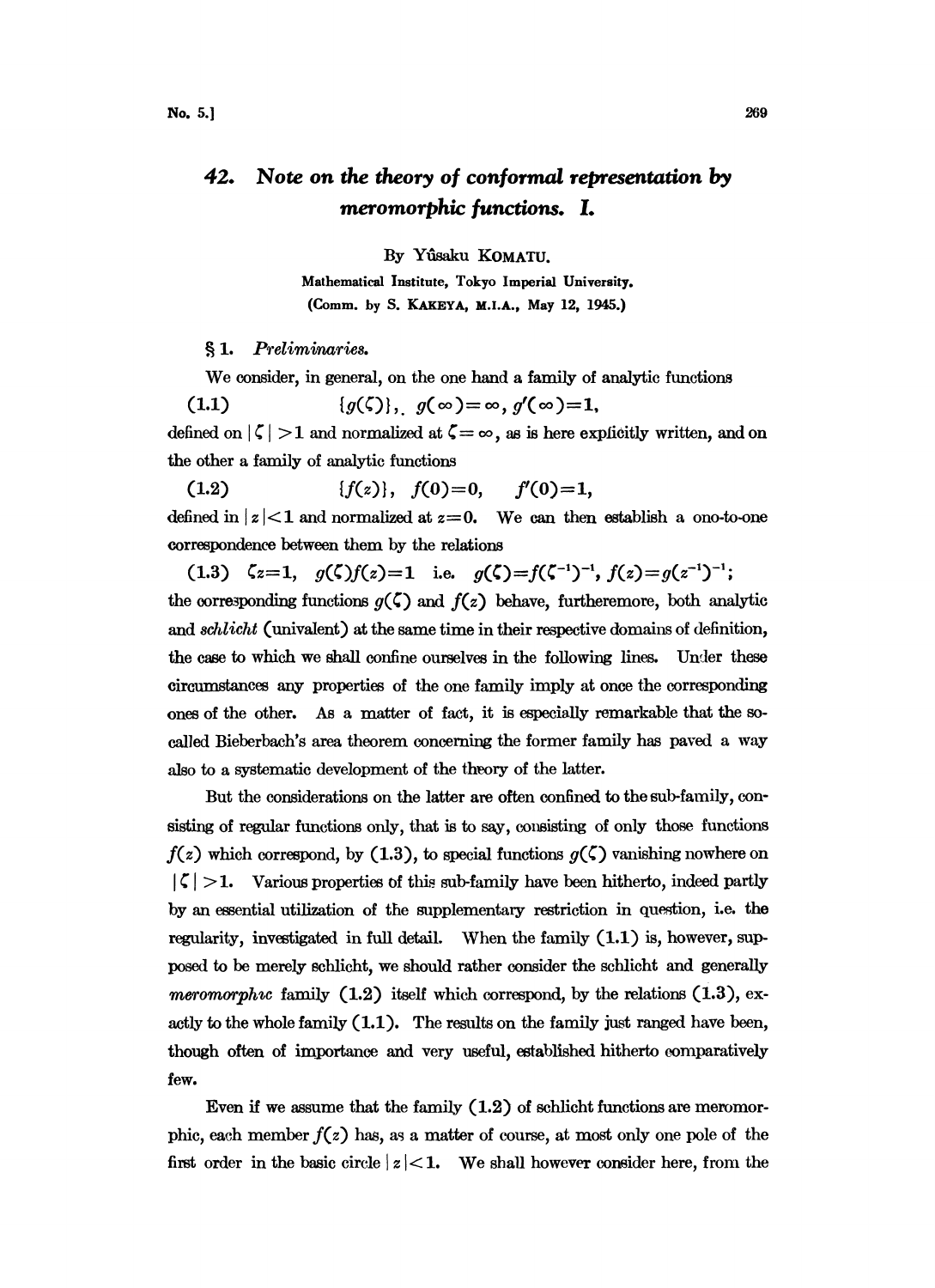above-stated point of view, the whole family (1.2) of schlicht and normalized functions, inclusive of ones having a pole in the unit-circle, and note some interesting consequences, connected with this family, of well-known theorems in the theory<sup>1</sup> of the family  $(1.1)$ . The corresponding problems for the case-of doublyconnected basic domain will alo be explicitly treated in later papers.

 $§ 2.$  Problems to be considered.

Let  $f(z)$  denote preliminarily, a function, regular analytic and schlicht in  $|z|$  < 1, which is moreover normalized at the origin i.e. such that  $f(0)=0$ and  $f'(0)=1$ . Then its beginning Taylor coefficients  $a_2=f''(0)/2$  and  $a_3$  $=f'''(0)/6$  are always subject to the restrictions

$$
(2.1) \t |a_{2}| \leq 2 \t and \t |a_{3}| \leq 3
$$

by the theorems of Bieberbach<sup>2</sup> and Löwner<sup>3</sup> respectively. Accordingly if, for instance, only one of them does not hold, the function must possess necessarily a pole, of course as previously noticed, of the first order in the interior of the unit- $\alpha$ -circle. We may therefore propose in general the question how the position of the pole, z.o say, if exists at all and its residue

(2.2) 
$$
A = \lim_{z \to z_{\infty}} (z - z_{\infty}) f(z) = \left[ - \frac{f(z)^2}{f'(z)} \right]_{z = z_{\infty}}
$$

must be restricted, when such coefficient  $a_2$  or  $a_3$  is preassigned. This is obviously almost equivalent with an analogous one relating to the position of the zero-point

$$
\zeta_0 = \frac{1}{z_\infty}
$$

of  $g(\zeta)$  and its differential coefficient at this point, viz.

(2.4) 
$$
g'(\zeta_0) = -\frac{z_{\infty}^2}{A}
$$

 $g(\zeta)$  denoting here, of course, the function which corresponds to  $f(z)$  by the relations (1.3).

It is a matter of.common knowledge that the so-called Koebe-Bieberbach's

<sup>1)</sup> Various results on this discipline obtained up to the present are, together with the detailed list of literatures including those cited in the following, collected in the author's recently published book: Conformal representation, I. (Japanese) 1944.

<sup>2)</sup> L. Bieberbach, Über die Koeffizienten derjenigen Potenzreihen, welche eine schlichte Abbildung des Einheitskreises vermitteln. Sitzungsber. preuß. Akad. Wiss. Berlin (1916), 940-955.

<sup>3)</sup> K. Löwner, Untersuchungen über schlichte konforme Abbildnngen des Einheitskeises, I. Math. Annalen 89 (1923), 103-121.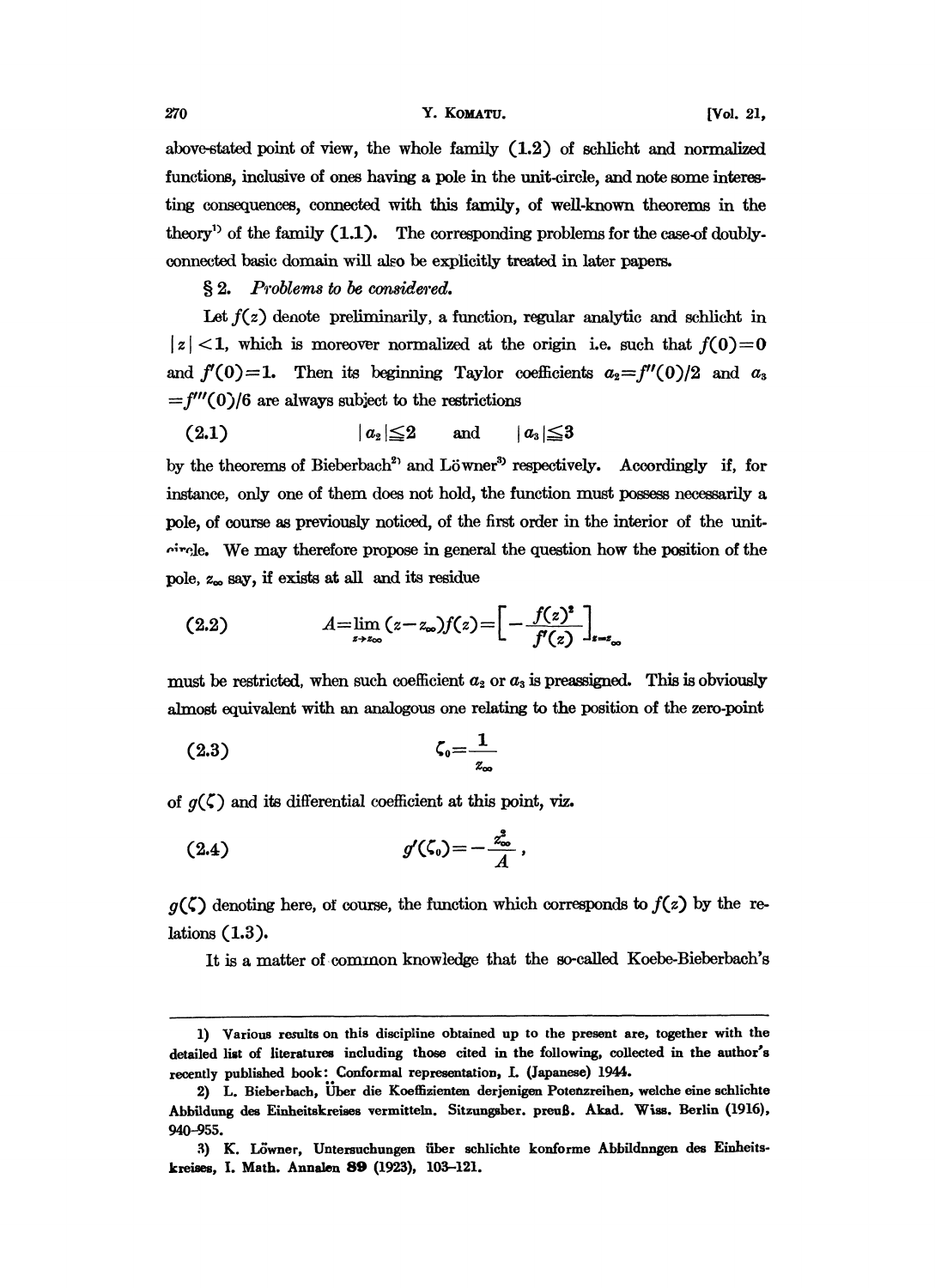No. 5.] Note on the theory of conformal representation by meromorphie functions. I. 271 one fourth theorem<sup>4</sup> takes a fundamental position in the whole theory of regular schlicht functions in  $|z|<1$ . But, in the case of meromorphic functions, a famous theorem of Montel,<sup>5</sup> plays an analogous rôle, on which further discussions have been done by Bieberbach,<sup>6</sup> Fenchel<sup>7</sup> and the others,<sup>8</sup> In connection with this last-mentioned theorem, we shall take. here a glance also at the ranges covered by image-domains which arise from  $|z|$  < 1 by any transformation  $w=f(z)$  in question.

## § 3. Ranges of the transformed domains.

We consider in the first place, with a view to obtaining a result of Fenchel afresh but more briefly, a function  $g(\zeta)$  of the family (1.1) whose Laurent expansion about the point at infinity is evidently of the form

(3.1) 
$$
g(\zeta) = f(\zeta^{-1})^{-1} = \zeta + b_0 + \frac{b_1}{\zeta} + ...
$$

with beginning coefficients

$$
(3.2) \t b_0 = -a_2, \t b_1 = a_2^2 - a_3, \ldots
$$

Hence, by means of a well-known theorem of  $L\ddot{o}$  which states

$$
(3.3) \t |g(\zeta)-b_0| \leq |\zeta| + \frac{1}{|\zeta|} \t (|\zeta|>1)
$$

we have at once an inequality

(3.4) 
$$
\left| \frac{1}{f(z)} + a_2 \right| \le \frac{1}{|z|} + |z|
$$
 (|z|<1).

<sup>4)</sup> P. Koebe, Uber die Uniformisierung beliebiger analytischer Kurven. Nachr. Ges. Wiss. Göttingen (1907), 191-210: Über die Uniformisierung der algebraischen Kurven, I. Math. Annalen 69 (1909), 145-224; Abhandlungen zur Theorie der konformen Abbildung, III. Der allgemeine Fundamentalsatz der konformen Abbildung nebst einer Anwendung auf die konforme Abbildung der Oberfläche einer körperlichen Ecke. Crelles Journal 147 (1917), 67-104; etc. L. Bieberbach, Uber einige Extremalprobleme im Gebiete der konformen Abbildung. Math. Annalen 77 (1916), 155-172. Cf., also G. Faber, Neuer Beweis eines Koebe-Bieberbachschen Satzes fiber konforme Abbildung. Sitzungsber. Bayer. Akad. Wiss. München (1916), 39-42.

<sup>5)</sup> P. Montel, Sur les domaines formés par les points représentant les valeurs d'une fonction analytique. Ann. Sci. École Norm. Sup. (3) 46 (1929), 1-23.

<sup>6)</sup> L. Bieberbach, Uber schlichte Abbildung des Einheitskreises dutch meromorphe Funktionen. Sitzungsber. preuS. Akad. Berlin (1929), 620-624; Uber sehlichte Abbildung des Einheitskreises durch meromorphe Funktionen, H. ibid. (1937), 5-9.

<sup>7)</sup> W. Fenche], Bemerkungen iiber die im Einheitskreises meromorphen seldichten Funkionen. Sitzungsber. preul. Akad. Berlin (1931), 431-436.

<sup>8)</sup> Cf., for example, E. Rengel, Uber einige Schlitztheoreme der konformen Abbildung. Schriften d. math. Sem. u. Inst. f. angew. Math. d. Univ. Berlin 1 (1932), 141-162.

<sup>9)</sup> K. Lwner, Uber Extremalstze bei der konformen Abbildung des AuBeren des Einheitskreises. Math. Zeitschr. 3 (1919), 65-77.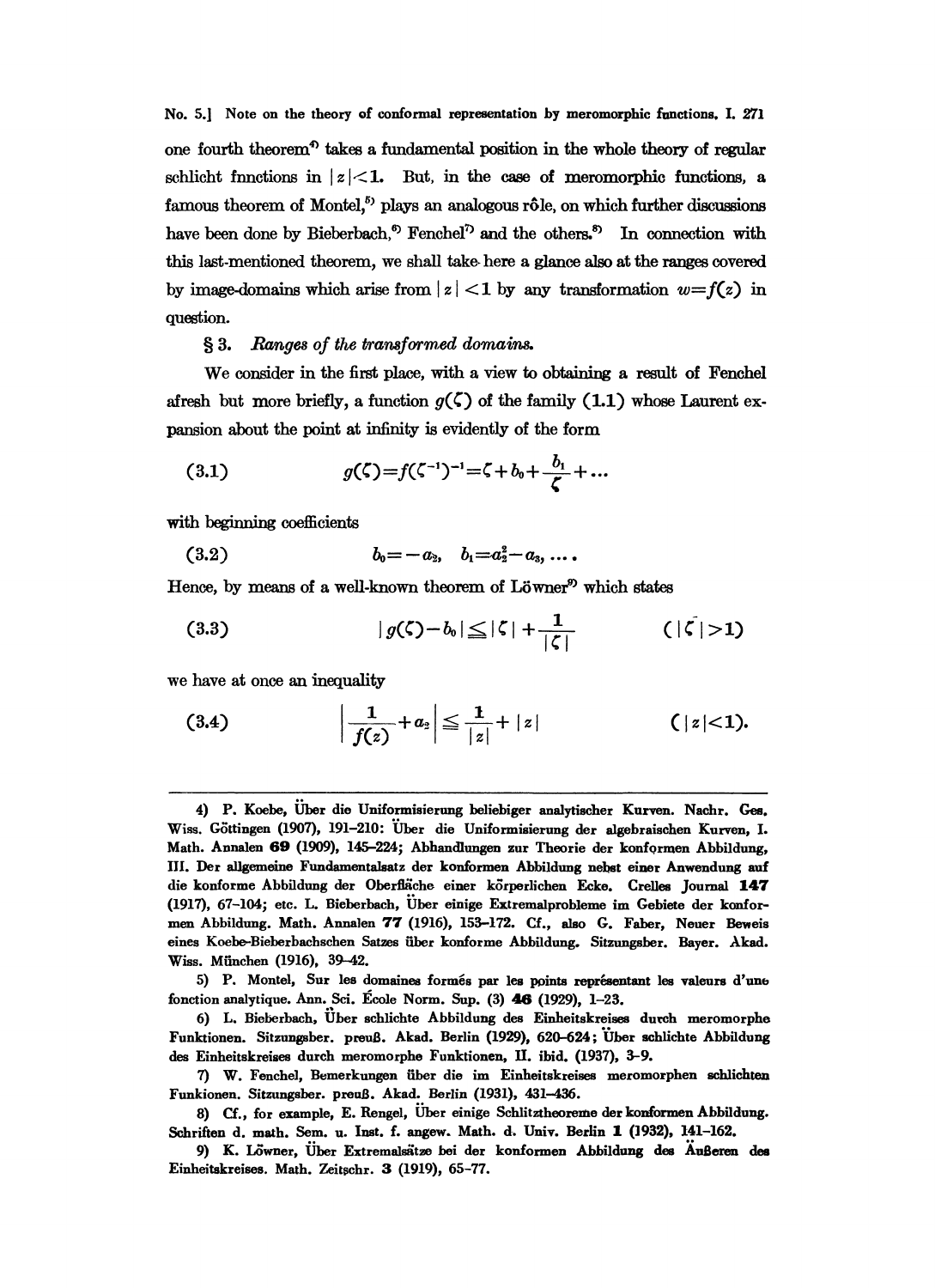Thus the distortion theorem of Fenchel<sup>10</sup> is an immediate consequence of the last inequality, that is, we have at any case

$$
(3.5) \t |f(z)| \geq \frac{|z|}{1+|a_2||z|+|z|^2}
$$

for  $|z|$  < 1, and further, if  $|a_2|$  > 2.

$$
(3.6) \t\t |f(z)| \leq \frac{|z|}{-1+|a_2||z|-|z|^2}
$$

for  $h(|a_2|) < |z| < 1$ , where  $h = h(a)(a > 2)$ ,  $0 < h < 1$ , denotes the unique positive root of the quadratic equation

$$
h^2\!-\!ah\!+\!1\!=\!0
$$

i.e.  
(3.7) 
$$
h(a) = \frac{a}{2} - \sqrt{\frac{a^2}{4} - 1}.
$$

The former inequality (3.5) was, however, already noticed by Gronwall,<sup>11</sup> by using the method just adopted here. According to Fenchel, we can then conclude from  $(3.6)$  that the position of pole is limited by the relation

$$
(3.8) \t\t |z_{\infty}| \leq h(|a_2|) = \frac{|a_2|}{2} - \sqrt{\frac{|a_2|^2}{4} - 1},
$$

provided  $|a_2| > 2$ . But this result follows more directly also from  $(3.4)$ . In fact, we have, since  $f(z_{\infty}) = \infty$ , the inequality

(3.9) 
$$
|a_2| \leq \frac{1}{|z_{\infty}|} + |z_{\infty}|,
$$

which implies at once the proposition (3.8).

An opposite estimation for the distance  $|z_{\infty}|$  of the pole from the origin is lacking in the above result. Therefore, we attempt now, as some complement, to deduce such an estimation. We make here, in order to obtain first a lower bound depending only on  $|\zeta|$  for the quantity  $|q(\zeta)|$ , use of the Bieberbach's area theorem,<sup>12</sup>) viz.

$$
(3.10) \qquad \qquad \sum_{n=1}^{\infty} \!\! n \, | \, b_n | \, {}^2 \! \leq \! 1.
$$

It follows then, by using the Schwarz's inequality together, that

$$
\sum_{n=1}^{\infty} \frac{|b_n|}{|\zeta|^n} \leq \sqrt{\sum_{n=1}^{\infty} n |\overline{b}_n|^2 \sum_{n=1}^{\infty} \frac{1}{n |\zeta|^{2n}}}\n\leq \sqrt{\lg \frac{|\zeta|^2}{|\zeta|^2 - 1}}
$$

and hence

<sup>10)</sup> W. Fenchel, loc. cit. 8).

<sup>11)</sup> T. H. Gronwall, On the distortion in conformal mapping when the second cofficient in the mapping function has an assigned value. Proc. Nat. Acad. Sci. 6 (1920), 300-302.

<sup>12)</sup> L. Bieberbach, loc. cit. 2); G. Faber, loc. cit. 4).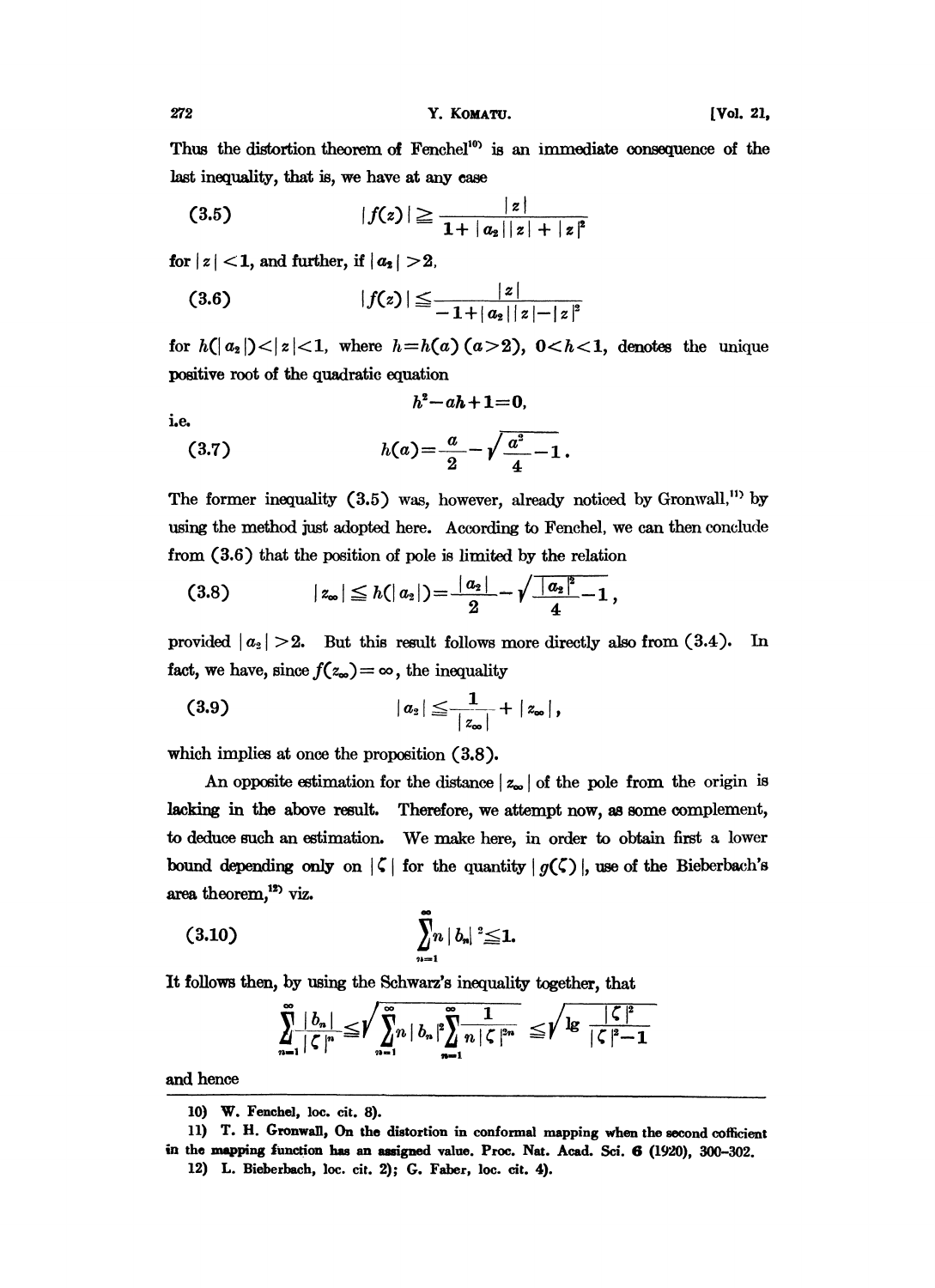No. 5.] Note on the theory of conformal representation by meromorphic functions. I. 273

$$
|g(\zeta)| \geq |\zeta| - |b_0| - \sqrt{\frac{|\zeta|^2}{|\zeta|^2 - 1}}.
$$

The equality sign appears here, as is easily verified, save at  $\zeta = \infty$  not at all. Thus, denoting by  $k = k(a)$   $(a \ge 0)$ ,  $0 < k < 1$ , the unique positive root of the transcendental equation

$$
\frac{1}{k} = a + \sqrt{\frac{1}{\lg \frac{1}{1-k^2}}},
$$

we have an inequality of disortion, i.e.

$$
|f(z)| < \frac{|z|}{1-|a_2||z|-|z| \sqrt{\lg \frac{1}{1-|z|^2}}}
$$

for  $0 < |z| \leq k$  and at the same time an estimation

$$
(3.11) \qquad \qquad |z_{\infty}| > k(|a_2|)
$$

which is of a desired form.<sup>13</sup>

But the result just derived is rough enough, while the limit given in (3.8) is surely attained by, and only by, the functions of the form

(3.12) 
$$
f(z) = \frac{z}{1 - a_2 z + \epsilon^2 z^2} \qquad (|a_2| > 2),
$$

where  $\epsilon$  is a complex number with absolute value unity and with the same argument as  $a_2$ , i.e.  $\epsilon = a_2 / |a_2|$ .

The function  $(3.12)$  gives, as is easily seen, the conformal representation of

 $|z| < 1$  onto the whole plane cut along a segment joining the two points  $-\frac{\varepsilon}{|a_2| \pm 2}$ .

In order to obtain his distortion formulae  $(3.5)$  and  $(3.6)$ , Fenchel has first proved the following theorem:

The image of  $|z|<1$  by the transformation  $w=f(z)$  contains always  $|w|$  $\frac{1}{|a_2|+2}$ , and contains further  $|w| > \frac{1}{|a_2|-2}$  also provided  $|a_2| > 2$ .

After we have, however, obtained the distortion formulae  $(2.5)$  and  $(3.6)$  previously, the theorem just stated follows conversely from them almost immediately.

Now, with regard to the Laurent coefficients about the origin of regular schlicht and normalized functions, the precise limitation is, as has been already noticed in (2.1), known also for  $|a_3|$  besides  $|a_2|$ . In connection with this circumstance, we show here that an analogous theorem can also be obtained, if  $|a_3|$  is preassigned:

<sup>13)</sup> Some other results belonging to the same category as (3.8) or (3.11) will be discussed in the later paragraph §6.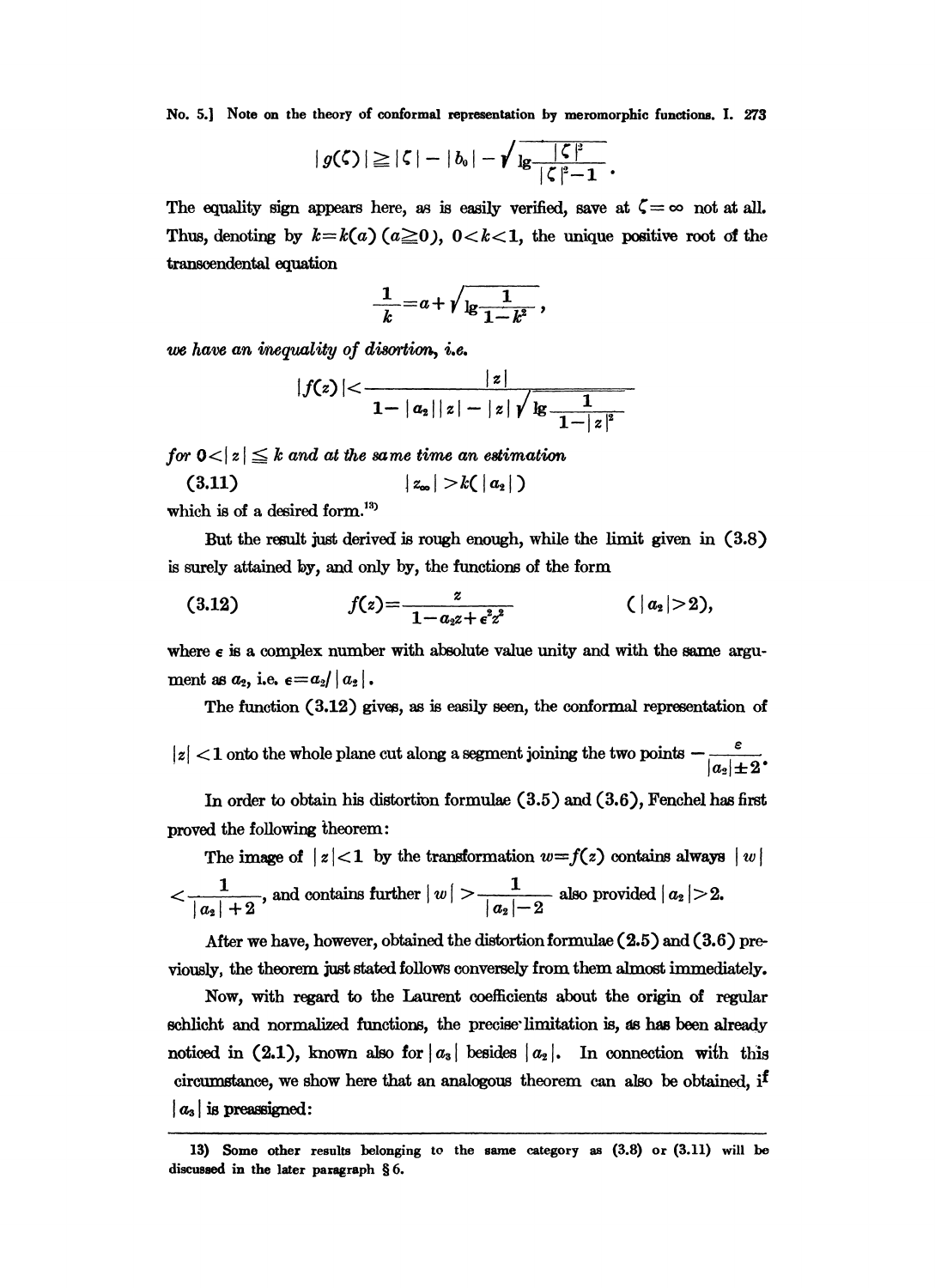[Vol. 21,

**Theorem 1.** The image of  $|z| < 1$  by the transformation  $w = f(z)$  contains always  $\mid w \mid < \frac{1}{\sqrt{|a_3|+1}+2}$  , and contains further  $\mid w \mid > \frac{1}{\sqrt{|a_3|+1}-2}$ also provided  $|a_3| > 3$ .

We state, before proof, a preparatory remark on the relation of this theorem to the Fenchel's. As we have, by means of the inequality  $|b_1| \leq 1$  followed from  $(3.10)$  and of the second relation in  $(3.2)$ , always the inequality

$$
(3.13) \t\t |a_{3}|+1 \geq |a_{2}|^{2}
$$

the first half of the theorem is evidently contained in that of the Fenchel's. But, provided that  $|a_2| > 2$ , we have, by (3.13), necessarily  $|a_3| > 3$  and furtheremore

$$
\frac{1}{\left|\left|a_{\scriptscriptstyle 2}\right| - 2} \!\geq\! \frac{1}{\sqrt{\left|\left|a_{\scriptscriptstyle 3}\right| \!+\! 1 \!-\! 2}}
$$

The latter half of theorem gives therefore generally a better limitation than that of Fenchel.

Now, to prove the theorem in question, we introduce a function defined by

$$
F(z) = \frac{cf(z)}{c - f(z)} = z + \left(a_2 + \frac{1}{c}\right)z^2 + \left(a_3 + \frac{2a_2}{c} + \frac{1}{c^2}\right)z^2 + \dots,
$$

where c denotes any boundary point of the image of  $|z|<1$  by the mapping w =  $f(z)$ . The function  $F(z)$  being regular and schlicht in  $|z|<1$ , it follows at once from the generally valid estimations in  $(2.1)$  that

$$
(3.14) \qquad \qquad \bigg| a_2 + \frac{1}{c} \bigg| \leq 2 \quad \text{and} \quad \bigg| a_3 + \frac{2a_2}{c} + \frac{1}{c^2} \bigg| \leq 3.
$$

Hence, the former inequality, together with (3.13), implies

$$
(3.15) \t\t |c| \geqq \frac{1}{|a_2|+2} \geqq \frac{1}{\sqrt{|a_3|+1}+2},
$$

while we obtain from the latter, by taking the former too into account, in order the inequalities

$$
a \ge |a_3| - \frac{2}{|c|} |a_2 + \frac{1}{|c|} - \frac{1}{|c|^2},
$$
  

$$
|a_3| + 1 \le 4 + \frac{4}{|c|} + \frac{1}{|c|^2} = \left(2 + \frac{1}{|c|}\right)^2,
$$

and finally provided  $|a_3| > 3$ ,

$$
(3.16) \t\t |c| \leq \frac{1}{\sqrt{|a_s|+1}-2}.
$$

Both estimations (3.15) and (3.16) are nothing but what was to be proved.

We complete next the theorem just proved by the following supplementary theorem.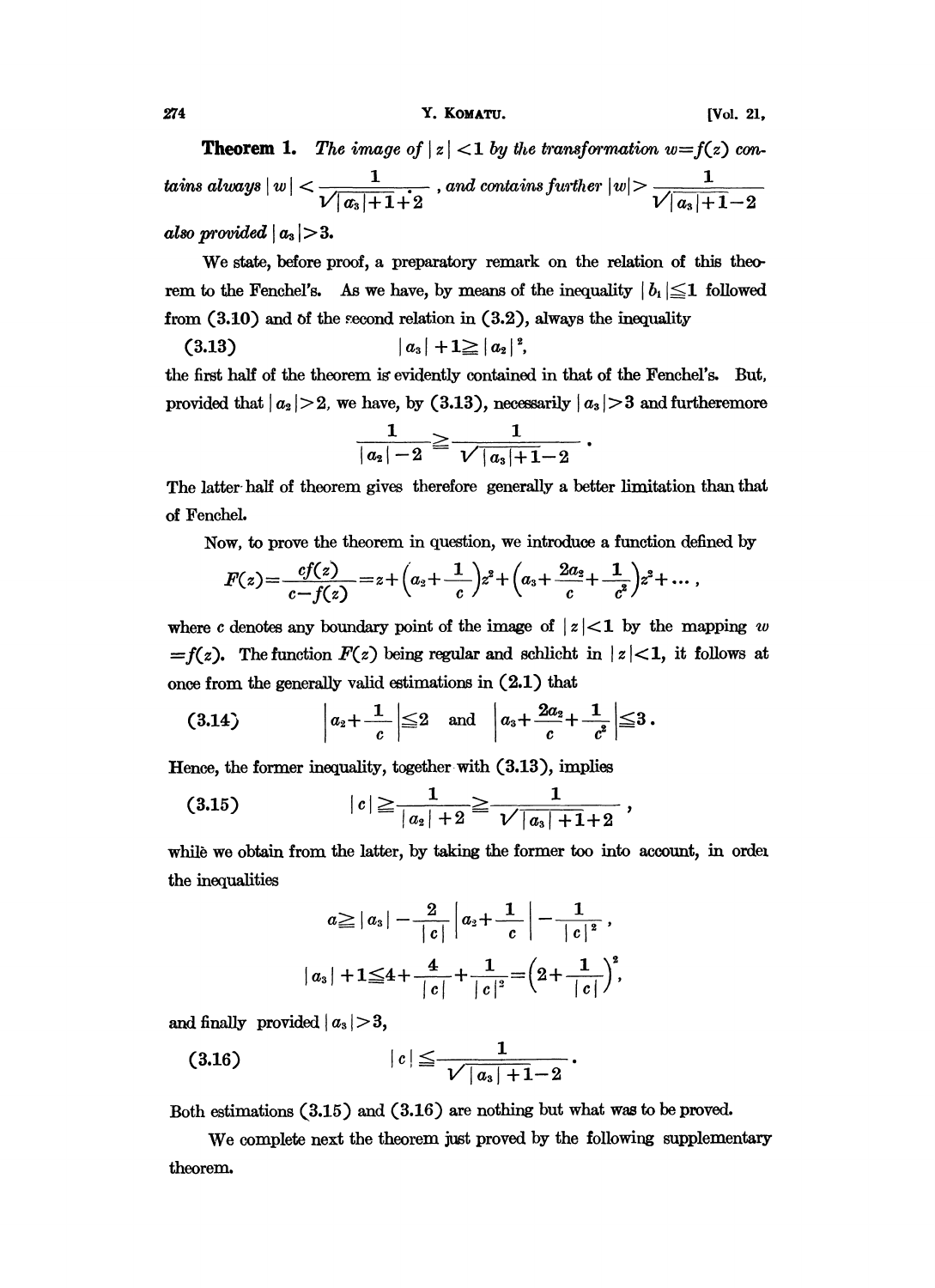No. 5.] Note on the theory of conformal representation by meromorphic functions. I. 275

The limits mentioned in the preceding theorem are both Theorem 2. precise.

To prove this, we observe the inequalities  $(3.15)$  and  $(3.16)$ . In a converse manner as the derivations show, the either equality can appear, by virtue of  $(3.2)$ , only if there exists a complex number  $\varepsilon$  such that

$$
a_2^2-a_3=\epsilon^2=e^{2i\arg a_2}=e^{i\arg a_3},\qquad \epsilon=\frac{a_2}{|a_2|}
$$

and moreover if the mapping function is of the form

$$
f(\zeta^{-1})^{-1} = \zeta - a_2 + \epsilon^2 \zeta^{-1},
$$
  
(3.17) 
$$
f(z) = \frac{z}{1 - a_2 z + \epsilon^2 z^2} = \frac{z}{1 - \epsilon \sqrt{|a_3| + 1} z + \epsilon^2 z^2}
$$

which coincides just with that given in  $(3.12)$ . The functions of this form map  $|z|$  < 1, as is already noticed, onto the whole plane cut along a slit between the two points

$$
-\frac{\tilde{\varepsilon}}{\mid a_{\scriptscriptstyle 2}\mid\pm2} \!=\!-\frac{\tilde{\varepsilon}}{\sqrt{\mid a_{\scriptscriptstyle 3}\mid\mp1}\pm2}
$$

Hence, these and only these functions attain indeed the limits.

The already named Montel-Bieberbach's theorem, which can be regarded as a consequence of Fenchel's result, can also be derived very briefly from our theo-In fact, if  $|a_3| \leq 4$ , then rem.

$$
\frac{1}{\sqrt{|a_s|+1}+2}\geqq\frac{1}{\sqrt{5}+2}=\sqrt{5}-2\,;
$$

and if  $|a_3| \geq 4$ , then

$$
\frac{1}{\sqrt{\mid a_{\rm a}\mid +1-2}}\!\leq\!\frac{1}{\sqrt{5}-2}\!=\!\sqrt{5}\!+\!2\,.
$$

Hence, the image of  $|z|$  < 1 by the mapping  $w = f(z)$  covers always either  $|w| < \sqrt{5} - 2$  or  $|w| > \sqrt{5} + 2$ , and the functions (3.17) with  $|a_3| = 4$  and those alone are extreme for both bounds; this is just the content of the Montel-Bieberbach's theorem.

Now, we shall further remark that an another source of this theorem can be found in a theorem due to  $Landau$ ,<sup>19</sup> which states that, if a function

$$
\psi(z) = \frac{1}{z} + \sum_{n=0}^{\infty} \gamma_n z^n
$$

is schlicht and non-vanishing in  $|z|$  < 1, the inequality

<sup>14)</sup> E. Landau, Der Picard-Schottkysche Satz und die Blochsche Konstante. Sitzungsber. preuß. Akad. Wiss. Berlin (1926), 467-474.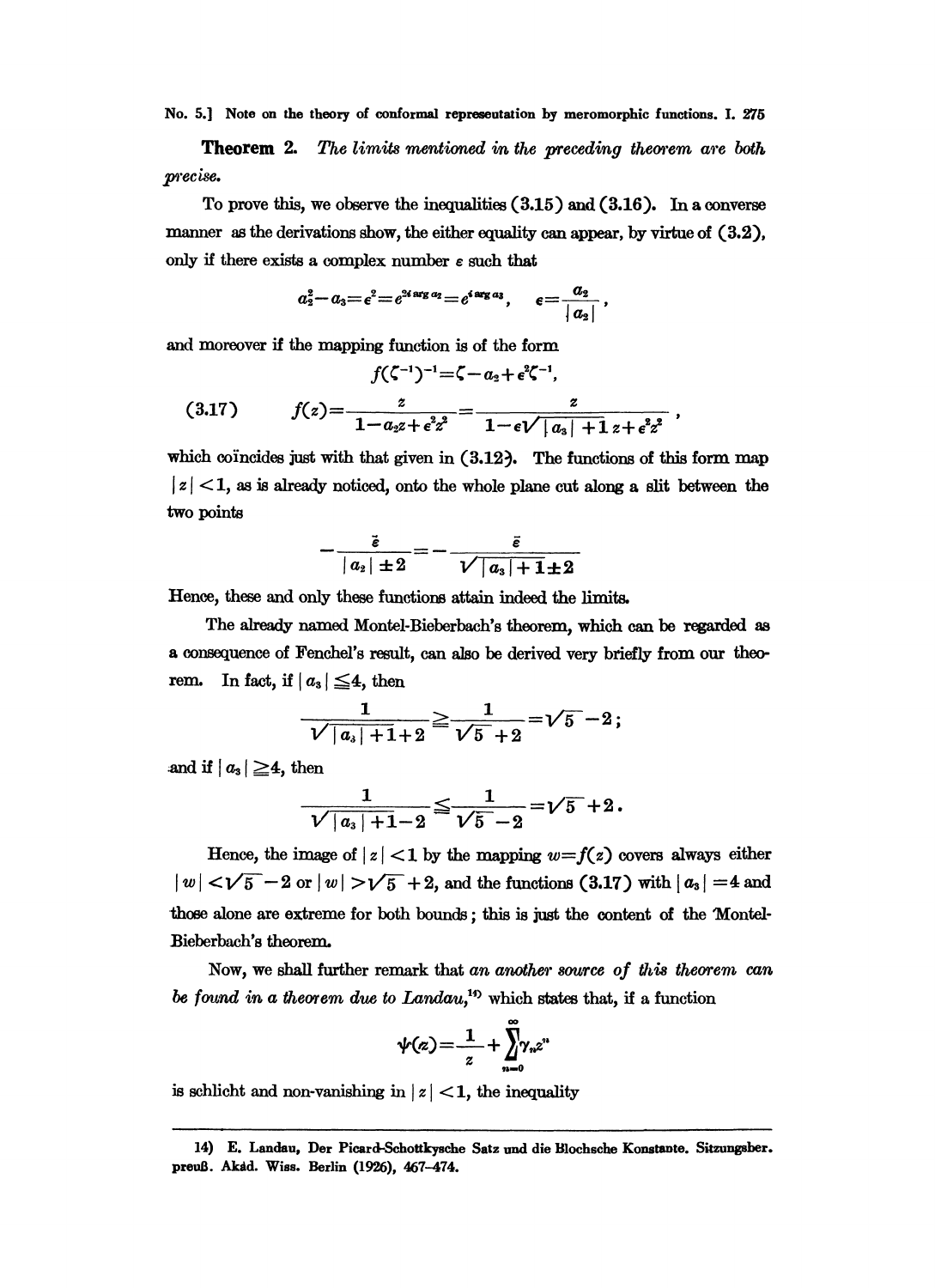/6 Y. KOMATU. [Vol. 21,

$$
|\gamma_{0}| \leq 2V\Big(\frac{1+\theta}{4}\Big)
$$

is valid for any quantity  $\theta$  with  $|\gamma_1| \leq \theta < 1$ , where the function  $V = V(N)$  is defined by the parametric equations

$$
N = \left(\nu + \frac{1}{2}\right)e^{-\nu}, \quad V = (\nu + 1)e^{-\nu}.
$$

In fact, applying tbis theorem to the function

$$
\frac{1}{F(z)} - \frac{1}{c} = \frac{1}{z} + (a_2 + \frac{1}{c}) + (a_2^2 - a_3)z + \dots
$$

with any bauudary point  $c$ , we obtain at once

$$
\left|a_2+\frac{1}{c}\right|\leq 2V\left(\frac{1+\left|a_2^2-a_3\right|}{4}\right)
$$

As N varies from 0 to  $\frac{1}{2}$ , the function  $V(N)$  increases monotonously from 0 to 1, and the quantity  $|a_2^2-a_3|=|b_1|$  never exceeds the unity. Therefore, the

right hand side of this inequality is surely significant at any time. Thus, as above, we have first

$$
(3.18) \t\t |c| \ge \frac{1}{|a_2| + 2V(\frac{1 + |a_2^2 - a_3|}{4})}
$$

for any case, while on the other hand we have

$$
(3.19) \t |c| \leq \frac{1}{|a_2| - 2V(\frac{1 + |a_2^2 - a_3|}{4})},
$$

provided that the denominator on the right hand side is positive; if  $|a_2| > 2$ , it is actually the case, because we have then

$$
|a_2|-2V\left(\frac{1+|a_2^2-a_3|}{4}\right)\geq |a_2|-2>0.
$$

Hence, if

$$
|a_2|-2V\Big(\frac{1+|a_2^2-a_3|}{4}\Big) \geq C>0,
$$

then we have from (3.19)

$$
(3.20) \t\t |c| \leq \frac{1}{C},
$$

and otherwise we have from (3.18)

$$
(3.21) \t\t |c| > \frac{1}{C+4V(\frac{1+|a_2^2-a_3|}{4})}.
$$